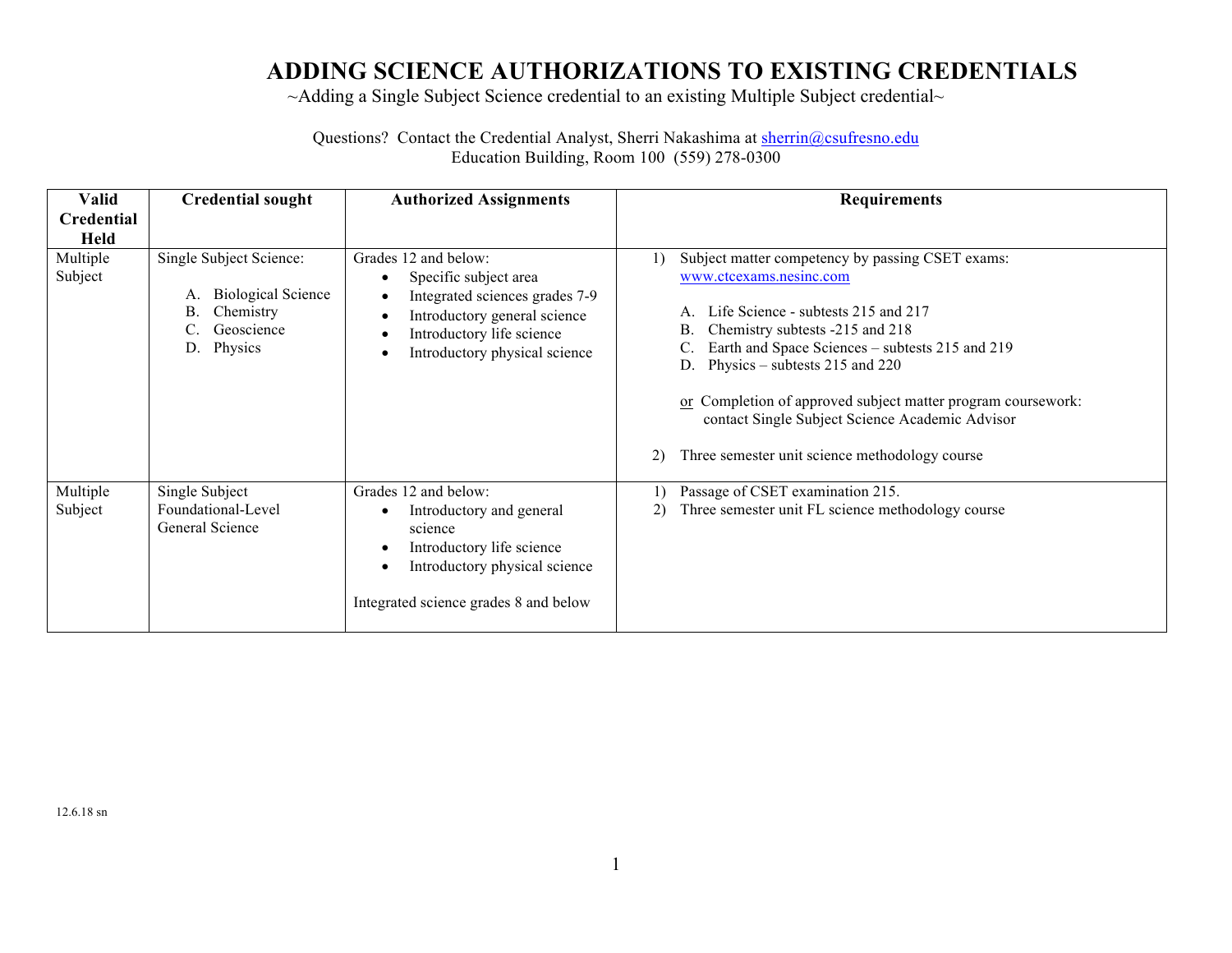| $\sim$ Adding a Single Subject Science credential to an existing Single Subject credential $\sim$ |
|---------------------------------------------------------------------------------------------------|
|---------------------------------------------------------------------------------------------------|

| Valid                              | <b>Credential sought</b>                                                                                     | <b>Authorized Assignments</b>                                                                                                                                                      | <b>Requirements</b>                                                                                                                                                                                                                                                                                                                                                         |
|------------------------------------|--------------------------------------------------------------------------------------------------------------|------------------------------------------------------------------------------------------------------------------------------------------------------------------------------------|-----------------------------------------------------------------------------------------------------------------------------------------------------------------------------------------------------------------------------------------------------------------------------------------------------------------------------------------------------------------------------|
| Credential                         |                                                                                                              |                                                                                                                                                                                    |                                                                                                                                                                                                                                                                                                                                                                             |
| <b>Held</b>                        |                                                                                                              |                                                                                                                                                                                    |                                                                                                                                                                                                                                                                                                                                                                             |
| Single<br>Subject<br>(non-science) | Single Subject Science:<br>A. Biological<br>Science<br>B. Chemistry<br>C. Geoscience<br>D. Physics           | Grades 12 and below:<br>Specific subject area<br>٠<br>Integrated sciences grades 7-9<br>Introductory general science<br>Introductory life science<br>Introductory physical science | Subject matter competency by passing CSET exams or approved subject<br>matter coursework: www.ctcexams.nesinc.com<br>Three semester or four quarter unit science methodology course<br>2)<br>Life Sciences - subtests 215 and 217<br>А.<br>Chemistry subtests -215 and 218<br>В.<br>Earth and Space Sciences - subtests 215 and 219<br>Physics – subtests 215 and 220<br>D. |
| Single<br>Subject<br>(science)     | Single Subject Science:<br>A. Biological<br>Science<br>Chemistry<br>Β.<br>C.<br>Geosciences<br>Physics<br>D. | Grades 12 and below:<br>Specific subject area<br>Integrated sciences grades 7-9<br>Introductory general science<br>Introductory life science<br>Introductory physical science      | Subject matter competency by passing CSET exams:<br>www.ctcexams.nesinc.com<br>Life Sciences – subtest 217<br>Chemistry - subtest 218<br>В.<br>C.<br>Earth and Space Sciences - subtest 219<br>Physics – subtest $220$<br>D.<br>A separate science methodology course is not required if you already hold a<br>science credential.                                          |
| Single<br>Subject<br>(non-science) | Single Subject<br>Foundational-Level<br>Science                                                              | Grades 12 and below:<br>Introductory and general science<br>Introductory life science<br>Introductory physical science<br>Integrated science grades 8 and below                    | Pass CSET subtest 215<br>1)<br>Three semester or four quarter unit FL science methodology course                                                                                                                                                                                                                                                                            |

12.6.18 sn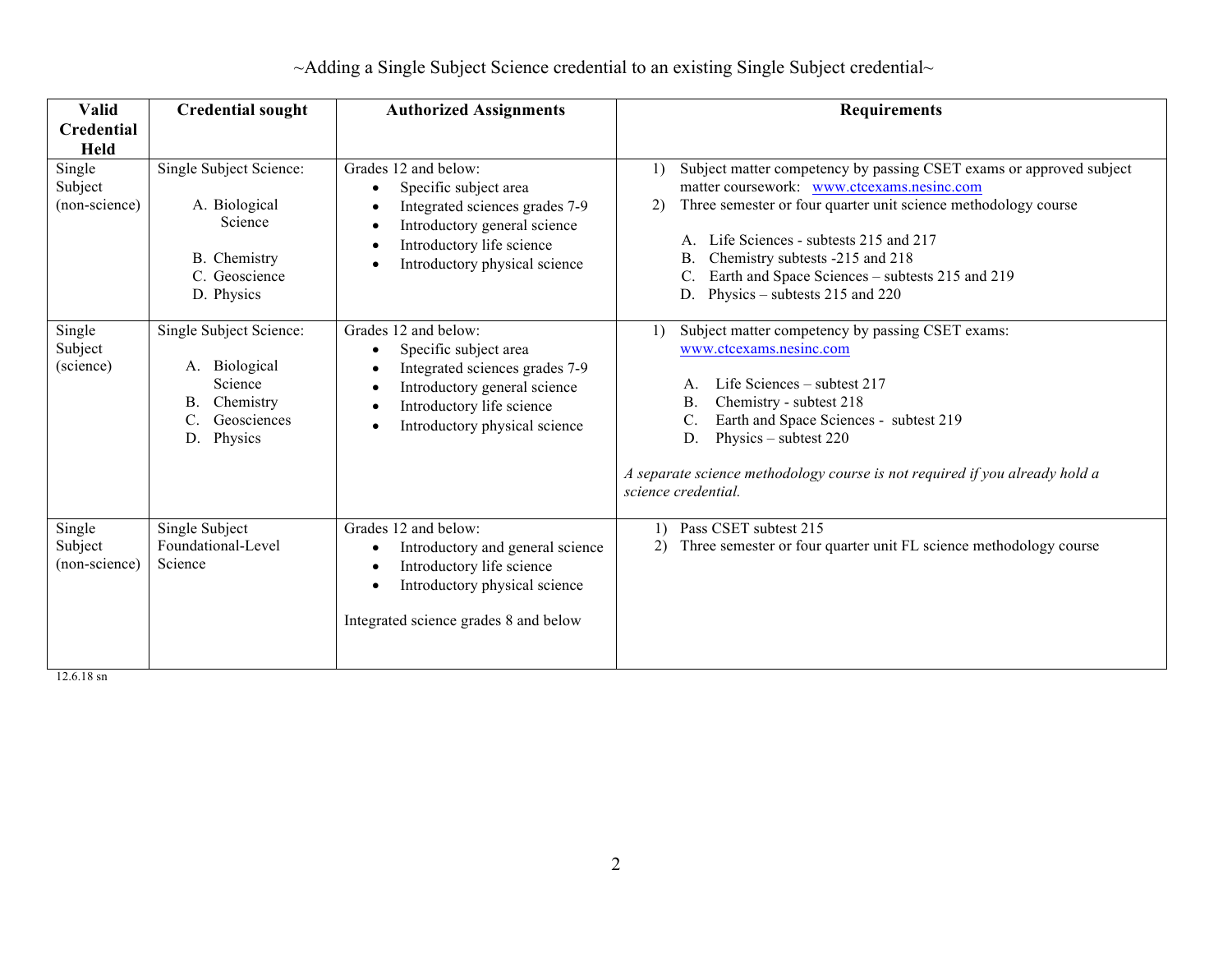| Subject Matter Authorization - 32 semester units (previously required for No Child Left Behind – no longer mandated)                            |                                                                                                                                                                                                                                         |                                                                                                                                                                                                                                                                                                                                                |  |  |
|-------------------------------------------------------------------------------------------------------------------------------------------------|-----------------------------------------------------------------------------------------------------------------------------------------------------------------------------------------------------------------------------------------|------------------------------------------------------------------------------------------------------------------------------------------------------------------------------------------------------------------------------------------------------------------------------------------------------------------------------------------------|--|--|
| <b>Added Authorization</b>                                                                                                                      | <b>Authorized</b>                                                                                                                                                                                                                       | <b>Requirements</b>                                                                                                                                                                                                                                                                                                                            |  |  |
|                                                                                                                                                 | <b>Assignments</b>                                                                                                                                                                                                                      |                                                                                                                                                                                                                                                                                                                                                |  |  |
| <b>Subject Matter Authorization</b><br>Introductory Science added to<br>a Multiple Subject credential                                           | Curriculum grades 9<br>and below; students<br>can be grade 12 and<br>below. Includes<br>Earth/Geosciences,<br><b>Integrated Science</b><br>grades 7-9,<br>Introductory/general<br>science, introductory<br>life and physical<br>science | Completion of 32 semester units in 4 specific areas of science: biological science, chemistry, geosciences and<br>physics. Can be a combination of upper and lower division units. Minimum of 6 semester units in each area.<br>http://www.ctc.ca.gov/credentials/leaflets/cl852.pdf                                                           |  |  |
| Specific Subject Matter<br>Authorization in Biological<br>Science, Chemistry,<br>Geosciences, Physics added to<br>a Multiple Subject credential | Grade 12 and below in<br>the specific subject<br>area. Biological<br>Science can also teach<br>Introductory Life<br>Science                                                                                                             | Completion of 32 semester units in the specific subject area. Can be a combination of upper and lower division<br>http://www.ctc.ca.gov/credentials/leaflets/cl852.pdf<br>units.                                                                                                                                                               |  |  |
|                                                                                                                                                 |                                                                                                                                                                                                                                         | Supplementary Authorization - 10/20 semester units                                                                                                                                                                                                                                                                                             |  |  |
| <b>Added Authorization</b>                                                                                                                      | Grade<br><b>Levels/Settings</b>                                                                                                                                                                                                         | <b>Requirements</b>                                                                                                                                                                                                                                                                                                                            |  |  |
| Supplementary Authorization<br>Introductory Science added to<br>a Multiple Subject credential                                                   | Students Grade 9 and<br>below. Integrated<br>science grades 7-9.                                                                                                                                                                        | Completion of 10 upper division or 20 semester units with at least one course in 4 specific areas of science:<br>biological science, chemistry, geosciences and physics. Must include a one-year sequence of courses in two of<br>the four areas and at least one lab component. The 20 units can be a combination of upper and lower division |  |  |

12.6.18 sn

introductory/ general science, introductory life and physical

science

units. http://www.ctc.ca.gov/credentials/leaflets/cl629.pdf